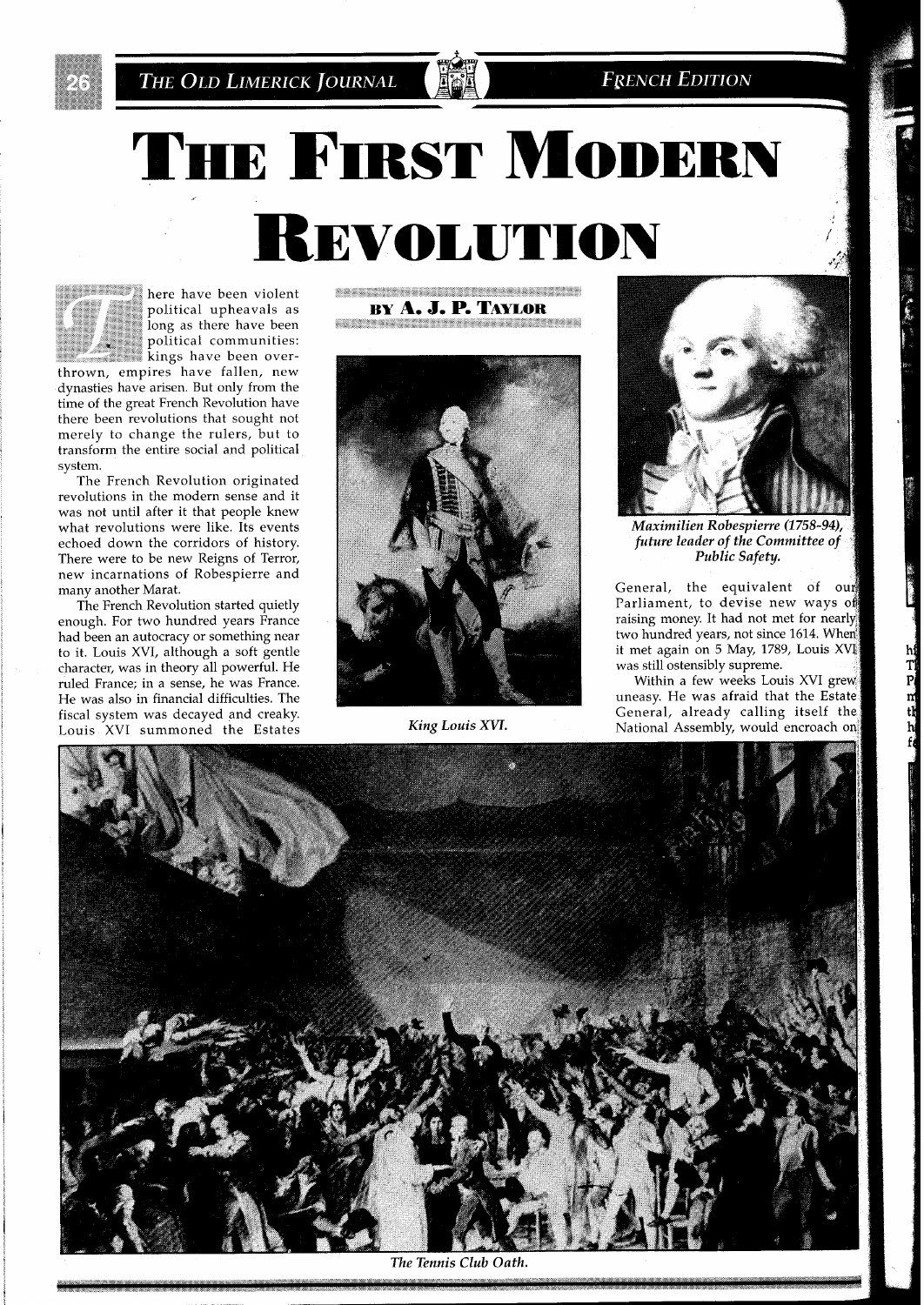

#### **FRENCH EDITION**



*Louis XVI accepts the constitution,* 14 *September, 1791.* 

far the greatest city in France, was real strength. It was garrisoned by a mere

his powers. He decided to send it home. disregarded. The alarm spread in Paris The National Assembly had not met in that the National Assembly was to be Paris. The old Estate General had always dissolved. There was a spontaneous met wherever the king was and for more movement led by writers, journalists and than a century past the kings of France orators. The symbol of royal power in had lived at Versailles. Paris, though by Paris was the Bastille, a fortress of little



*The Committee of Public Safety at work.* 

thirty soldiers, most of them elderly pensioners. The Bastille fell after a brief assault and with it there fell also the French monarchy. On 14 July, 1789, the French monarchy lost its historic prestige. Louis XVI was no longer King of France; he was merely King of the French, committed to a constitution. Historic France had gone and with it the prestige of the historic aristocracy. A new France had to be created. The National Assembly, summoned for a simple fiscal operation, now had to build a new social and political order.

The members of the National Assembly represented the educated classes of France, a highly educated country. The French Revolution was not forced on the people merely by economic hardships, though the poor were indeed very poor. There was a long background of writers who called themselves 'philosophers', whom we should call intellectuals. They held an entirely new outlook on life: reason instead of tradition, a confidence in man instead of apprehension, above all a belief that the principles of society could be formulated in a few simple sentences and would endure for ever.

The French deputies of 1789 believed that they could make a clean sweep of the past. The monarchy was first defined bv a constitution and then in 1792 overthrown. The aristocrats lost their 'privileges and sometimes their land, though many of them survived as wealthy landed proprietors. The Church also lost its lands and was put under the direction of the state. The traditional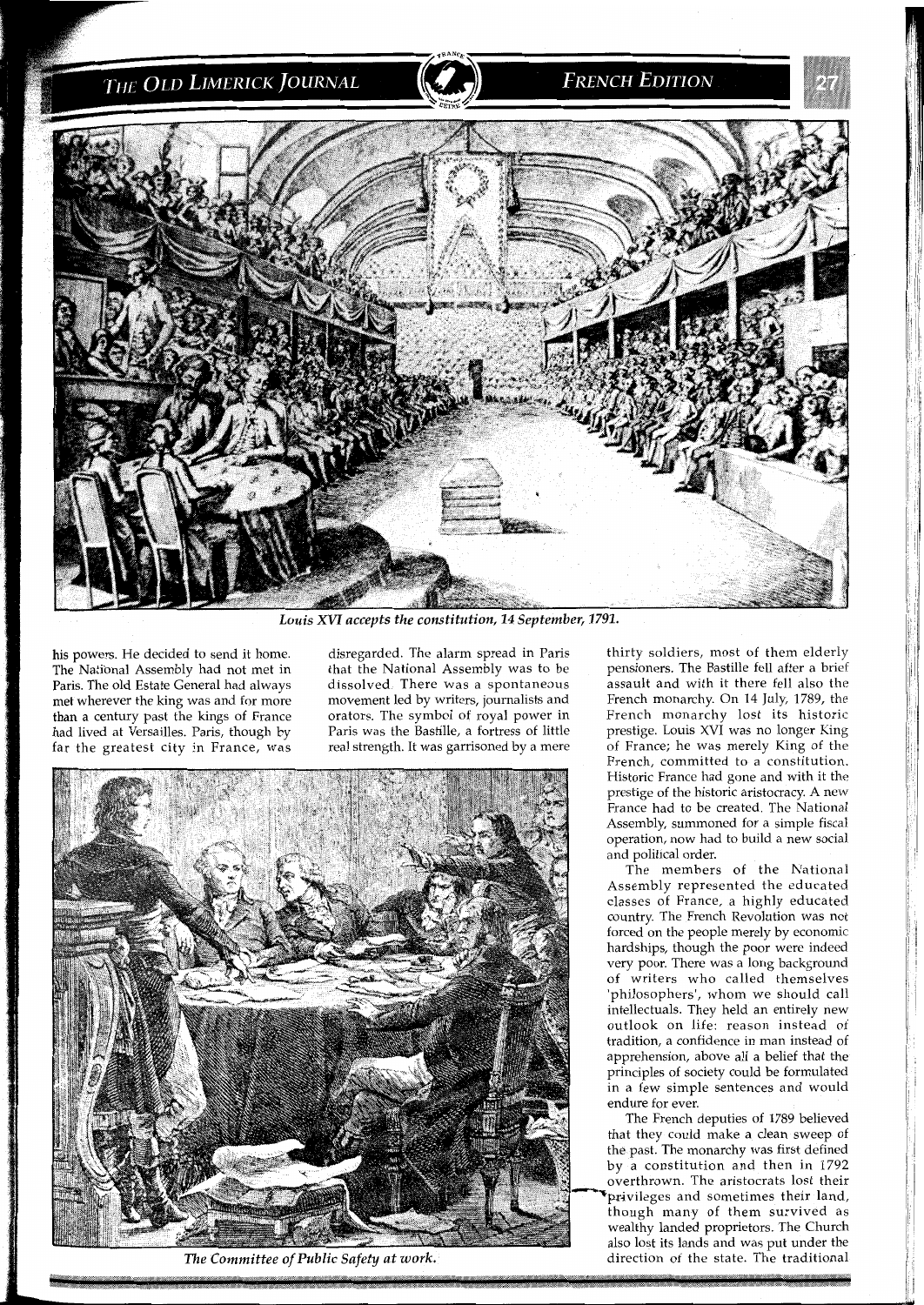#### **FRENCH EDITION**



#### The shooting of Robespierre.

provinces-Normandy, Burgandy and so on-were abolished and replaced by new artificial départements.

The great achievement of the early French Revolution was the Declaration of the Rights of Man. Its very title was revolutionary. Not the rights of the king, not the rights of the upper classes, not historic rights. The Rights of Man were the rights of every citizen and rested on reason, not on tradition. The Rights of Man in their first formulation were modest: liberty, property, security and resistance to oppression. This last was included in order to sanction the revolutionary acts of resistance to Louis XVI who was in reality far from being an oppressor. 'Liberty' was the assertion that every citizen had the right to do what he pleased unless it was against the law.

'Property' was to become a cause of conflict later and in subsequent revolutions. In the past nobles had had the right to do what they liked in their castles, but the ordinary people in cottages could not. The Right of Property meant the right of every cottager to be free. Later people began to ask a different question about property: was it really satisfactory that a property-owner could do whatever he liked with his property even if this injured others? Could the factory-owner say, 'This is my factory and I propose to close it even though this will throw my employees out of work'? This conflict of righg was to shape much of modern history.'

In 1791, the king accepted the

constitution. It was formally declared that the revolution was over and that France had become a modern country based on rationalism and the Rights of Man. In practice the Rights of Man were a good deal restricted. Workers were denied the right to form trade unions. The right of the citizen to be represented depended on his property. Only the 'active citizens' - those with property had a vote. The others were described as passive citizens, an inferior order. In theory universal suffrage was adopted for a few months in 1793, but no election during the French revolution was held on its basis.

From 1789 to 1791 there had been a logical pattern. The leaders of the revolution had clear ideas where they were going. Thereafter events took charge. The peaceful transformation of France into a constitutional country broke down. Louis had never sincerely acquiesced in it. He stirred up the reactionary powers of Europe to intervene in France and they welcomed the opportunity to weaken France or even to partition it. -

War hung over France from the beginning of 1792. That summer it provoked the fall of the monarchy. On 10 August, the second vital date in the history of the revolution, Louis's palace. the Tuileries (to which he had moved in  $\sqrt{\frac{m}{m}}$  from the intellectual classes. They were October, 1789), was attacked. He took lawyers, journalists, professional men of refuge with the Assembly and was one kind or another. None were great formally dethroned. A month later the aristocrats, none were peasants or Republic was proclaimed. The French manual workers. All believed in

were confident that they were preparing a new age and that history would begin again from 19 September, 1792, when the revolutionary Convention met. They dated years from that event: Year I, Year II and so on. Even the names of the months were changed into fancy words implying that it was a hot month or a cold month or a month with flowers. All were symbols that the new France was starting from scratch.

The more practical need was to face the challenge of invasion and this second Revolution was more the offspring of panic than of novel ideas. In September, 1792, there was a blind Terror, the massacre in the prisons, when priests, aristocrats and many others were killed. In January, 1793, Louis XVI himself was executed. There was civil war in the Vendée. Many cities-Lyons, Toulon and others-broke away from the government in Paris, some to restore the monarchy, others to set up a federal system.

The revolutionary government that gradually emerged from the confus and alarm still claimed to possess democratic principles and to speak for the people. In fact, it was concerned t issue orders to the people. It was revolutionary dictatorship. All th leaders of the French Revolution-like most leaders of most revolutions-cam lawyers, journalists, professional men of aristocrats, none were peasants or